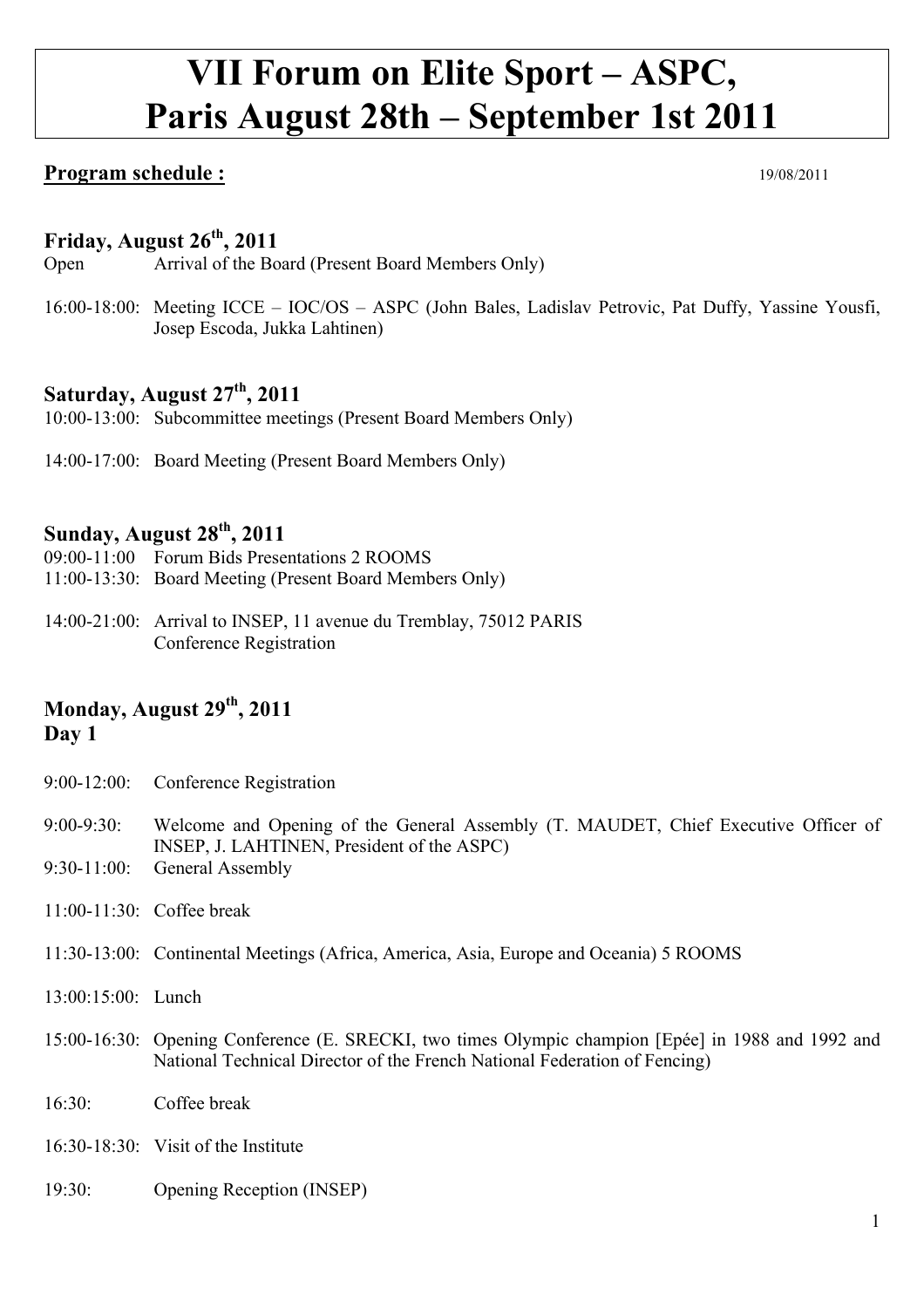## **Tuesday, August 30th, 2011 Day 2**

**Forum A: Elite sport athletes' education and career:** Is the « dual project » still relevant today? How does it work?

- 9:00-10:30: 3 issues presented by a sport federation manager:
	- o Constraints of sport performance (volume and training hours, professional trainings, competitions frequency, national and international levels…): C. VICENS, Tennis coach, CAR Sant Cugat, Spain
	- o Elite athletes' professionalization (earnings, relations with the media, role of sports agents, cultural aspects, elite athletes and pension rights,...). A. PAANANEN, High Performance Director, Finnish Volleyball Federation
	- o Athletes' full availability to prepare the Olympics (1 or even 2 years before the Olympics Games): interests? Risks? Implementation terms? A. JOYNER, Olympic champion of triple-jump in 1984 and coach

Answers from 4 Elite Sport Centers

**Discussions** 

- 10:30-11:00: Coffee break
- 11:00-11:15: Precisions (reports, conclusions) given by an European study on the « dual project » (sport and studies) of young elite athletes across Europe (J. DREYFUS/M. ITEMAN, INSEP, A2B report)
- 11:15-11:30: Future actions of the European commission (B. OOIJEN, Policy Officer Sport Unit, Directorate-General Education and culture)
- 11:30-12:15: Round tables with athletes, coaches and training centers managers: « Should we –and if yes, why and how– welcome athletes in Elite Sport Centers for more than one Olympiad? (Life project, personal development, health issues, motivation, challenge…). (A. TARRES: Spanish synchro team, Head Coach – French archery team: M. DELLENBACH, Head Coach & S. FLUTE, 1992 Olympic champion – US Track & Field: A. JOYNER Olympic champion of triple-jump in 1984 and coach)
- 12:15-14:00: Lunch

#### **Forum B: Management and Leadership**

- 14:00-14:20: Opening Conference to the two topics (D. HENWOOD, Chief Executive Officer of the Canadian Sport Center Calgary)
- 14:30-15:45: Group Discussions 2 ROOMS
	- Group 1: Leadership strategy and management of an Elite Sport Center (J. LAHTINEN, Project manager for the Brazilian Olympic Commitee)
		- ! How to manage the « Elite Sport Center » company in the long run?
		- ! Organization of the center, activity controls (quality controls), mechanisms and systems for the results assessment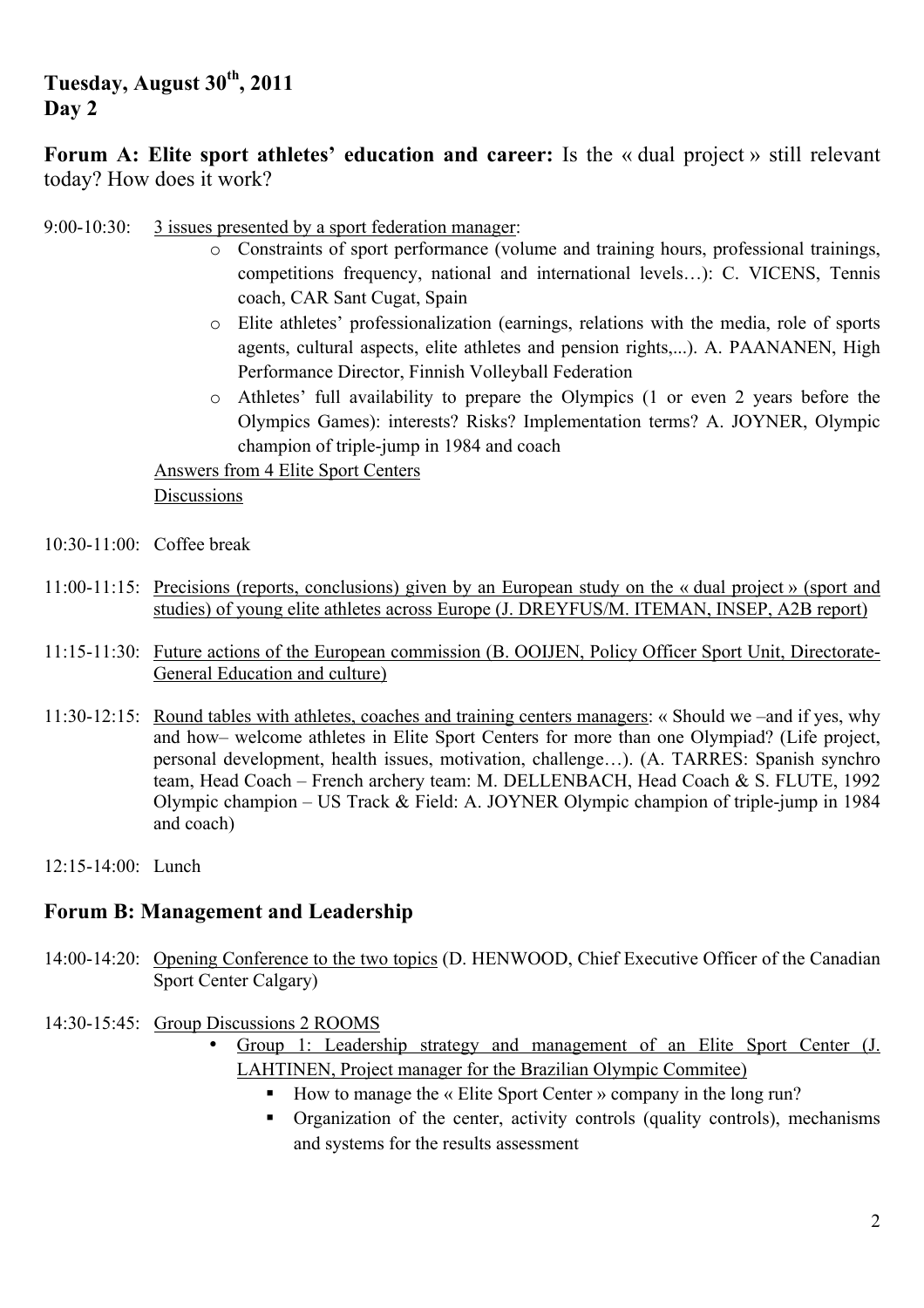- ! Staff management :
	- What consequences can a change in the executive staff have in Elite Sport Centers? External and internal points of view
	- How to transmit the notion of « service »?
	- How to encourage collaboration and « companionship » to bring some extra-values?
- **Example**
- Group 2: Sport goals (results) and technical management of an Elite Sport Center (J. SCHELLENS, Head of High Performance Training Center Papendal, Netherlands)
	- ! How to improve high performance training in a multidisciplinary environment?
	- ! How to create synergies to improve performance?

15:45-16:30: Coffee break

## **Forum C: Development**

- 16:30-16:50: Opening Conference to the three topics (T. MAUDET, Chief Executive Officer of INSEP)
- 17:00-18:00: Group Discussions 3 ROOMS
	- Group 1: Daily watch (monitoring) and benchmarking in Elite Sport Centers (organization, tools and applications) (H. SANDNER, Head of Department Information, Communication, Sport, Institute for Applied Training Science Leipzig, Germany)
		- ! How to anticipate the evolutions in performance and elite sport? How are these evolutions taken into account by elite sport centers?
		- What are the great trends of change in elite sport centers?
	- Group 2: Management of Training Centers (choice of audiences) (T. SUTCLIFFE, Chief Executive Officer, High Performance Center at the University of Pretoria, South Africa)
		- ! Sport Centers management: what distribution between permanent athletes and training camps? What possibilities in choosing permanent elite athletes?
		- Services for athletes, coaches, are they billed? Why? How?
		- ! Optimization of equipment use and especially sport facilities.
		- ! What services for professional sports?
	- Group 3: The National network of Elite Sport Centers (N. WALKER, National Director, English Institute of Sports)
		- ! Devolution centralization of centers? Examples.
			- ! Specialized centers, multisports centers: any synergy? Any competition?
			- ! Within a country, do sport centers work as a network? Yes, No. If yes, why? What sort of management? What is the efficiency of a structured network? Any reciprocal services? What costs? What prices?

18:00-19:30: Relaxation and sports facilities (INSEP: fitness room, swimming-pool, balneotherapy,…)

20:00: Dinner "Discovery of the French gastronomy" (INSEP)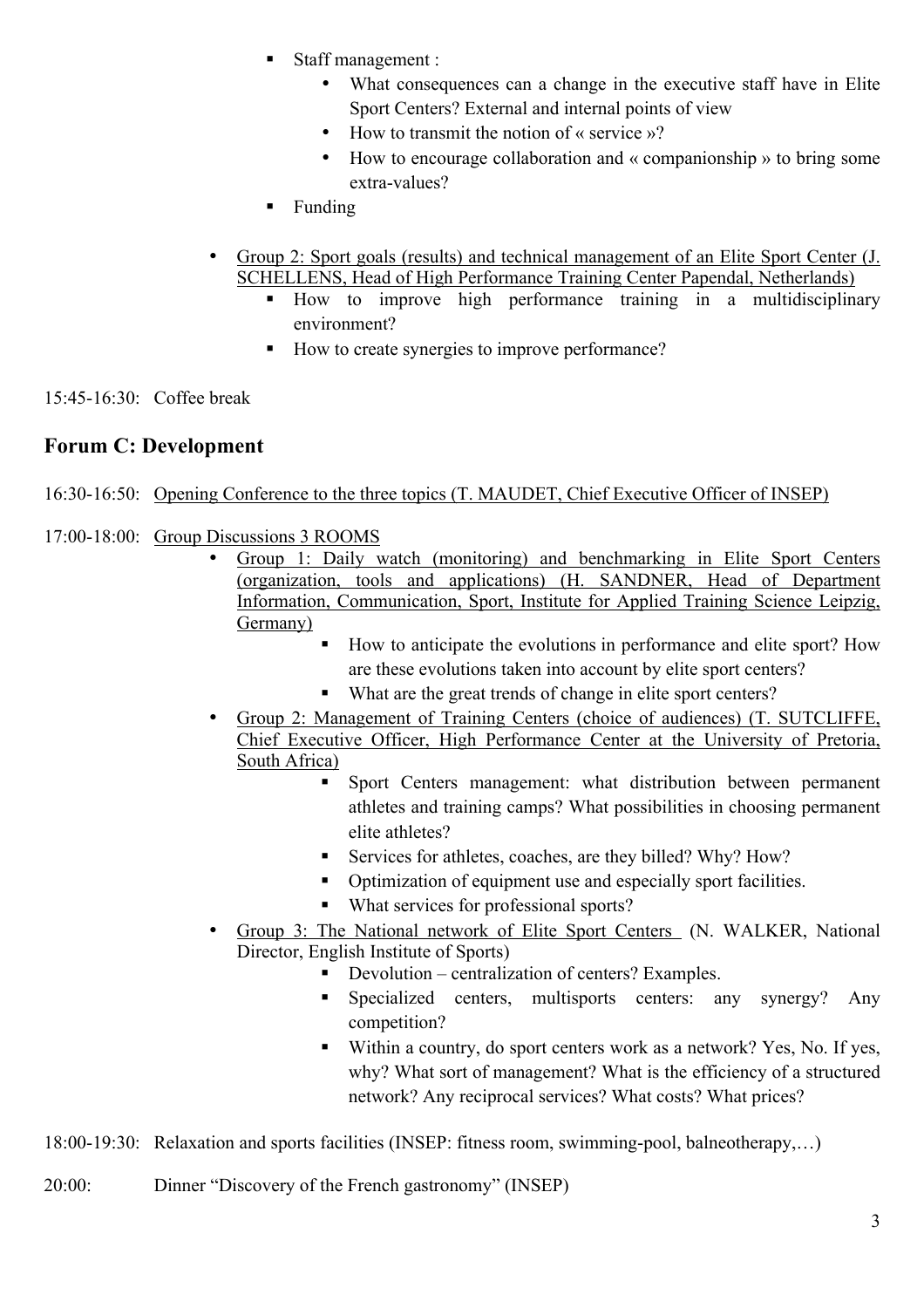## **Wednesday, August 31th, 2011 Day 3**

## **Forum D: Innovations and technologies for athletes' training in Elite Sport Centers**

- 9:00-9:20: Opening conference: M. LAMES (Head of Institute for Training Science, Munich, Germany)
- 9:20-9:50: Computer applications for sport. Database Video Management (C. MIYAJI, Associate Director of Department of Sports Sciences, Japan Institute Sports Science)
- 9:50-10:20: Real Time Training Model on a wifi based venue. Interaction with athlete and coach during training sessions (J. ESCODA, IT Manager CAR Sant Cugat, Spain)
- 10:20-10:35: Coffee break
- 10:35-11:05: Multi-level Data Management & Reporting for Sport (D. DEVENNEY, IT Manager Canadian Sport Center Pacific)
- 11:05-11:35: Sport Management System (T. SUTCLIFFE, Chief Executive Officer, High Performance Center at the University of Pretoria, South Africa, S. LAWRENCE, Executive Director, Western Australian Institute of Sport, & R. BRAXTON, Chief Executive Officer of Braxtongroup, South Africa)
- 11:35-12:00: GlobalSportJobs Jobs in Sport on the Network at Service (W. LLOYD, Director)
- 12:00-12:25: Cryotherapy and sport with sport scientists, INSEP: C. HAUSSWIRTH (Effects of the cryotherapy "whole body" on the recovery of the athletes), G. GUILHEM (Local cryotherapy)  $\&$ F. BIEUZEN (recuperation by contrasting dumping)
- 12:25-13:30: Lunch

13:30-15:00: Partners or future partners exhibition (technical or technological) and/or visit of specific services (medical, education, documents, knowledge spreading, training, research,…)

#### **Forum E – High Performance Centers Offer and Demand**

15:00-16:30: Opening conference: D.HENWOOD (Chief Executive Officer of the Canadian Sport Center Calgary ) / J.LAHTINEN (Project manager for the Brazilian Olympic Committee)

> - Organization of IAAF Training Centers System (K. YLI-JASKARI, Director High Performance Center Kuortane, Finland)

> - Resources and economical challenges in the world of training centers:, T. LAMB (Director, United States Olympic Training Center, Chula Vista), M. ENGLISH (Chief of Sport Operations, United States Olympic Committee), Models Discussion

- 16:30-17:00: Coffee break
- 17:00-18:00: General Assembly and Closing of the Forum Elections / Signing Members / Momentum Plaques Presentations